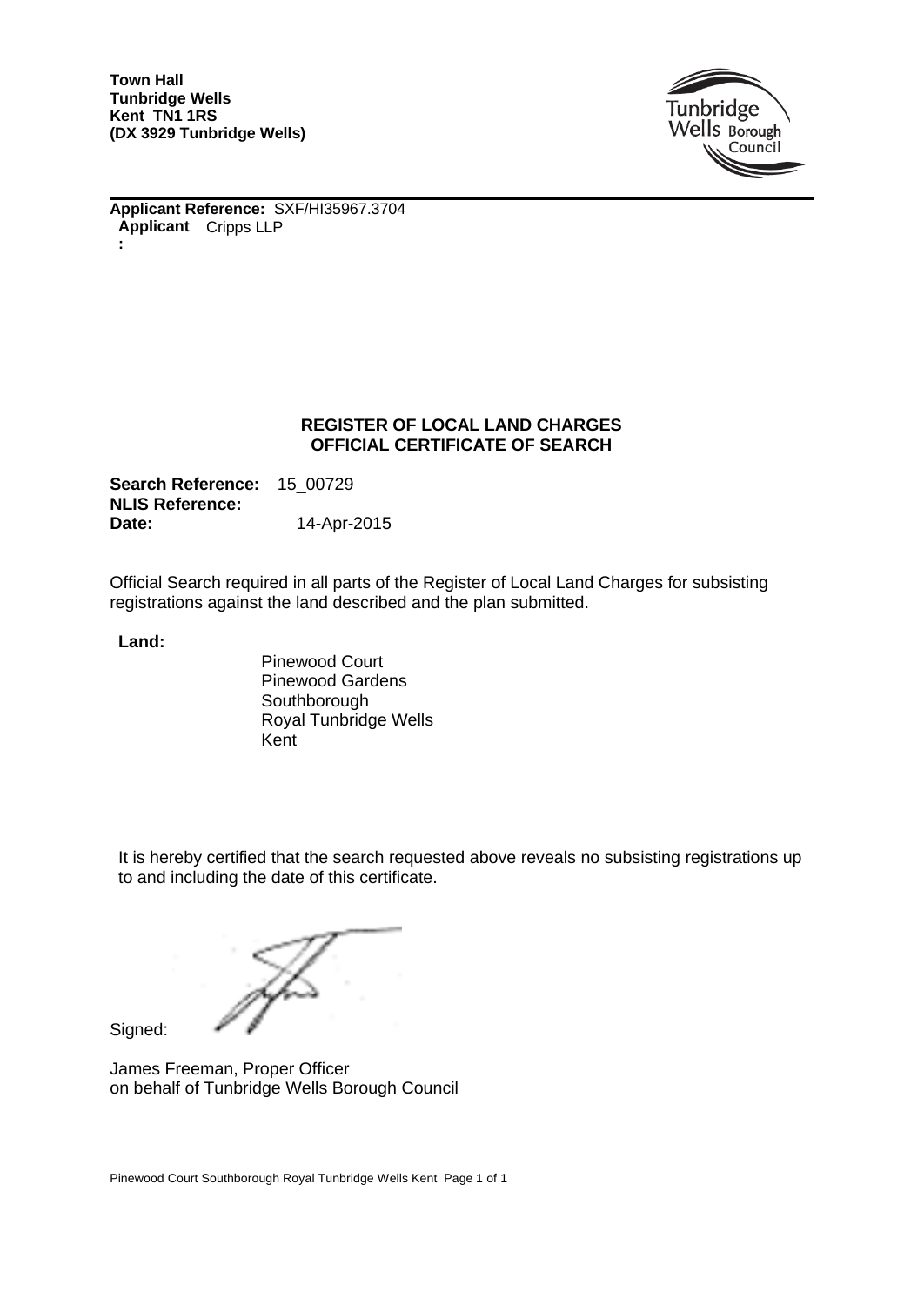# **Tunbridge Wells Borough Council Register of Local Land Charges Schedule to Official Certificate of Search**

No items have been found.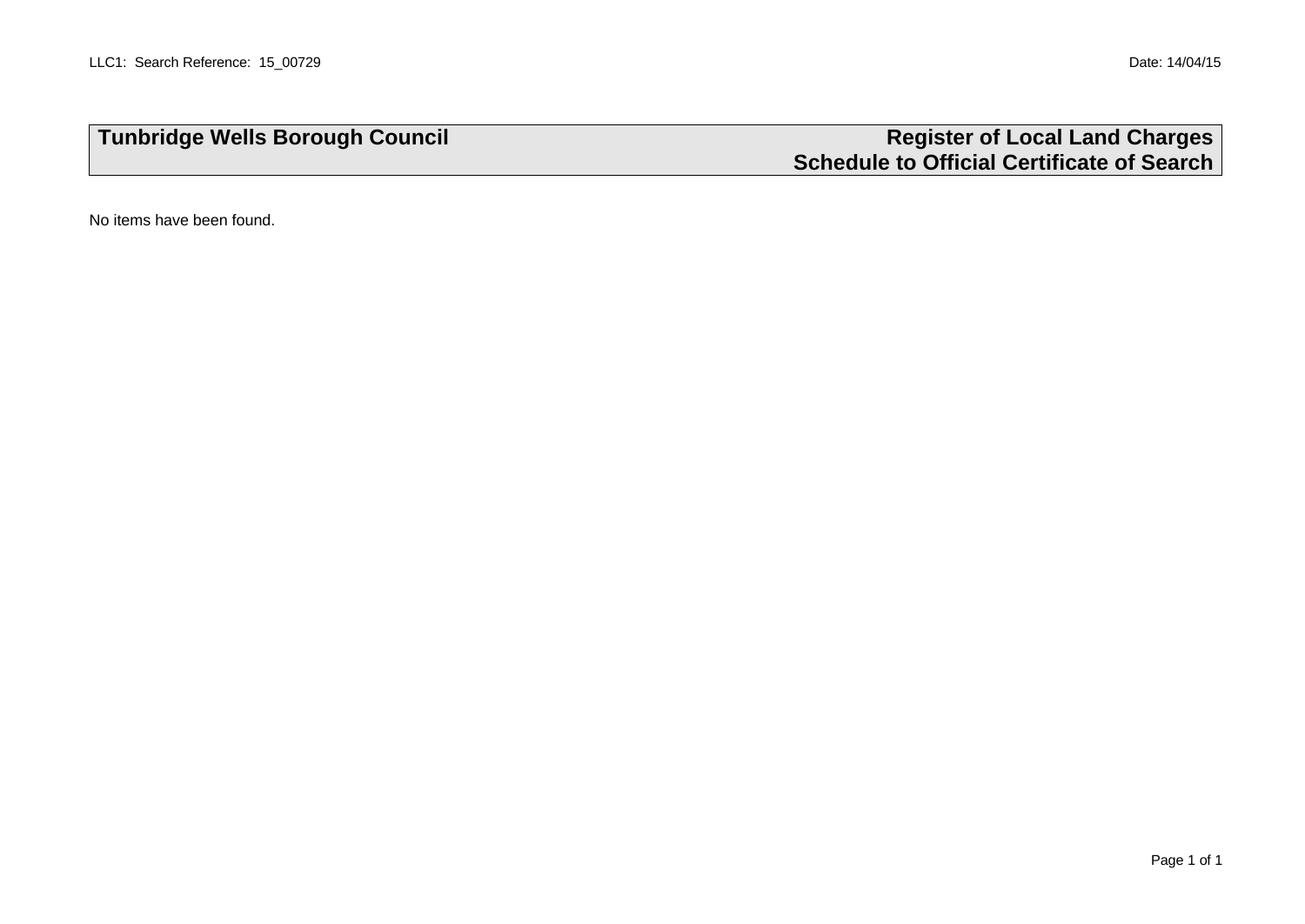

# **REPLIES TO STANDARD ENQUIRIES OF LOCAL AUTHORITY (2007 Edition)**

**Applicant:**

Cripps LLP

**Search Reference:** 15\_00729 **NLIS Reference: Date:** 14-Apr-2015

**Property:**

Pinewood Court Pinewood Gardens **Southborough** Royal Tunbridge Wells Kent

**Other Roads etc:**

Disclaimer : All highways responses are provided by Kent County Council and not TWBC. Any problems please contact KCC direct.

I refer to your Standard Enquiries relating to the above property. These replies relate to that property as shown on the location plan where supplied. The replies are given subject to the Notes to the Standard Enquiries.

*All correspondence relating to these answers should quote the official Search Reference.*

## **Standard Enquiries of Local Authority**

#### **1. PLANNING AND BUILDING REGULATIONS**

#### **1.1. Planning and Building Regulation Decisions and Pending Applications**

1.1(a) A Planning Permission;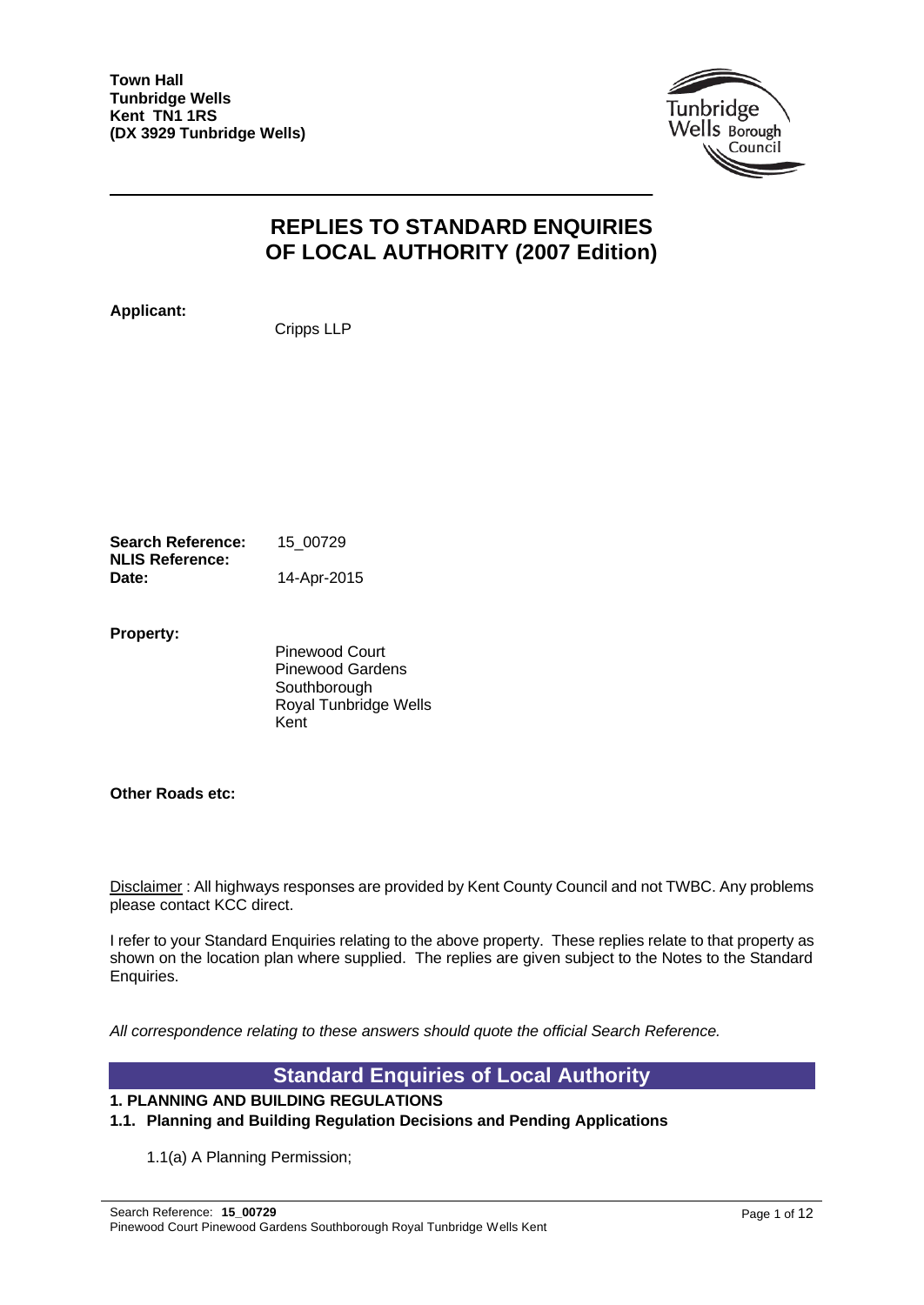

#### (a) None

1.1(b) A Listed Building consent;

(b) None

1.1(c) A Conservation Area consent;

(c) none

1.1(d) A Certificate of Lawfulness of existing use or development;

(d) none

1.1(e) A Certificate of Lawfulness of proposed use or development;

(e) none

1.1(f) Building Regulation Approval;

(f) Reference: 97/00150/OTHFP Disabled adaptation of bathroom

Reference: 03/02318/DIS\_BN Disabled adaptation - alteration

Reference: 04/01011/DIS\_BN (Pending Consideration) Disabled adaptation - Provision of flush floor shower and associated works

Reference: 07/01174/DIS\_BN Installation of flush floor disabled shower room

Reference: 11/05079/DIS\_BN Disabled flush floor shower

1.1(g) A Building Regulation Completion Certificate; and

(g) Reference: 97/00150/OTHFP Disabled adaptation of bathroom

Reference: 03/02318/DIS\_BN Disabled adaptation - alteration

Reference: 11/05079/DIS\_BN Disabled flush floor shower

1.1(h) Competent Persons Scheme any building regulations certificate or notice issued in respect of work carried out under a competent person self-certification scheme?

(h) Reference: 02/02366/CAVBN Cavity Wall Insulation

Reference: 02/02367/CAVBN Cavity Wall Insulation

Reference: 02/02368/CAVBN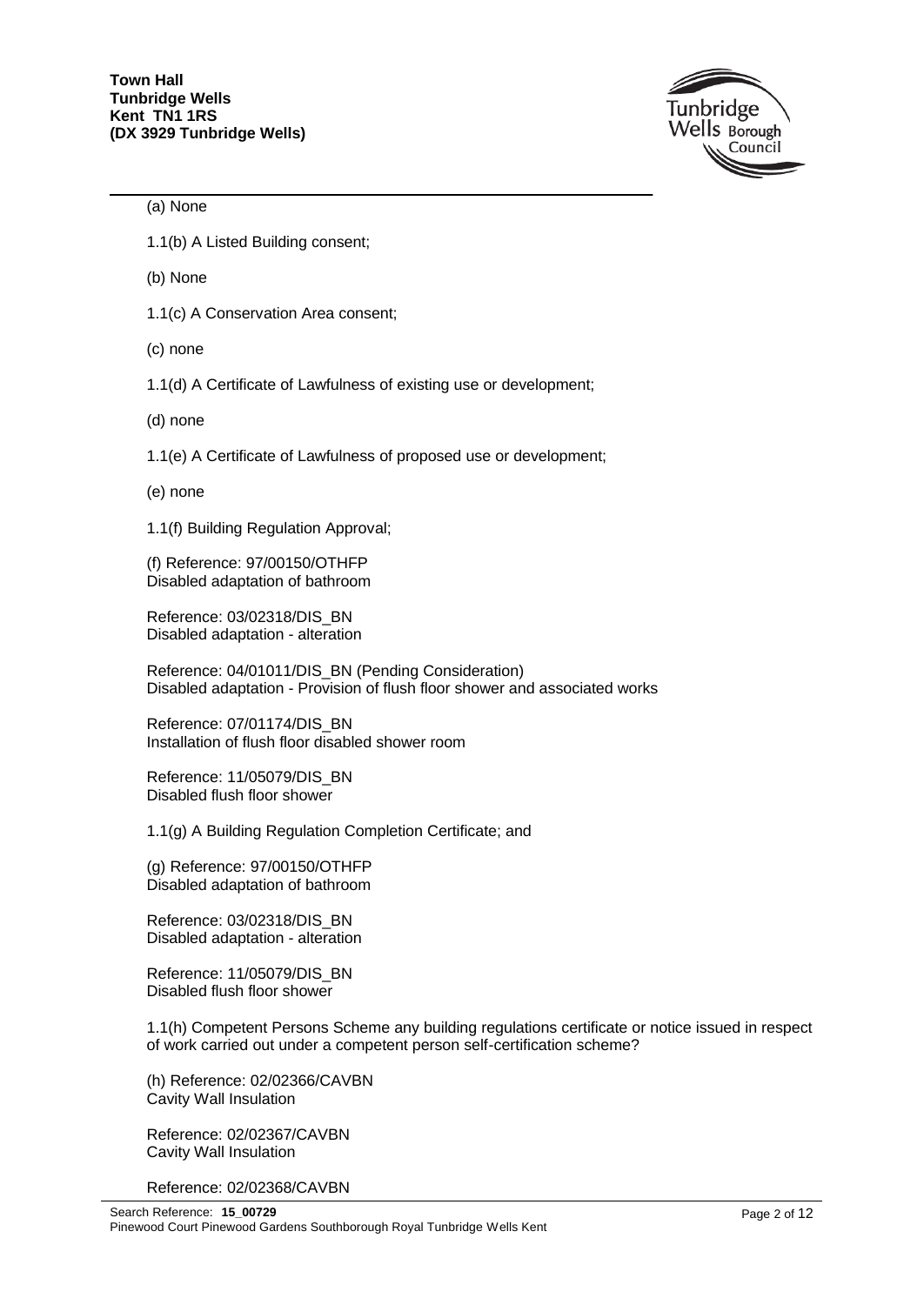

Cavity Wall Insulation

Reference: 02/02369/CAVBN Cavity Wall Insulation

Reference: 02/02370/CAVBN Cavity Wall Insulation

Reference: 02/02371/CAVBN Cavity Wall Insulation

Reference: 02/02372/CAVBN Cavity Wall Insulation

Reference: 02/02373/CAVBN Cavity Wall Insulation

Reference: 02/02374/CAVBN Cavity Wall Insulation

Reference: 02/02375/CAVBN Cavity Wall Insulation

Reference: 02/02376/CAVBN Cavity Wall Insulation

Reference: 02/02377/CAVBN Cavity Wall Insulation

Reference: 02/02378/CAVBN Cavity Wall Insulation

Reference: 02/02379/CAVBN Cavity Wall Insulation

Reference: 02/02380/CAVBN Cavity Wall Insulation

Reference: 02/02381/CAVBN Cavity Wall Insulation

Reference: 02/02382/CAVBN Cavity Wall Insulation

Reference: 02/02383/CAVBN Cavity Wall Insulation

Reference: 02/02384/CAVBN Cavity Wall Insulation

Reference: 02/02385/CAVBN Cavity Wall Insulation

Reference: 02/02386/CAVBN Cavity Wall Insulation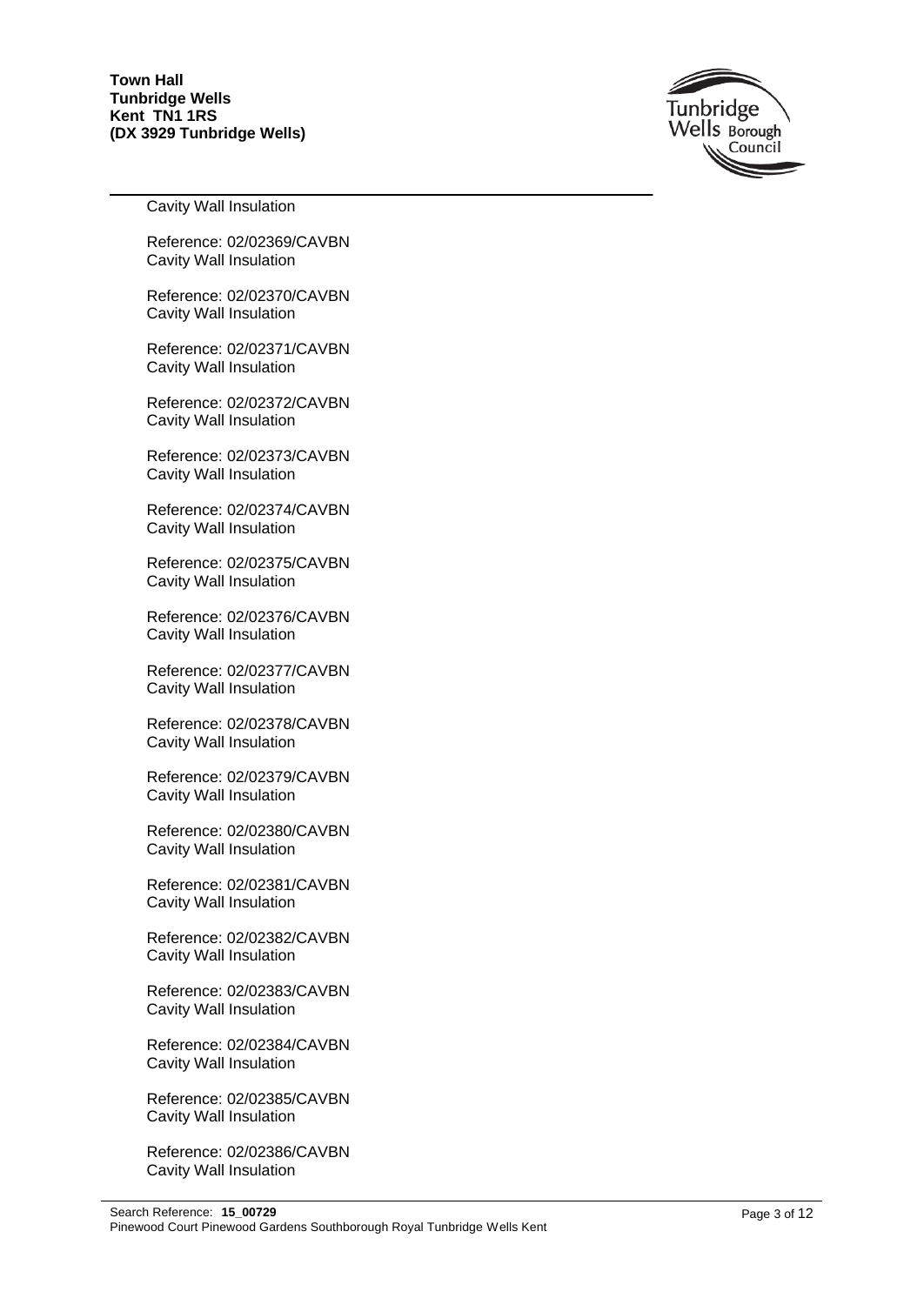

Reference: 02/02387/CAVBN Cavity Wall Insulation

Reference: 02/02388/CAVBN Cavity Wall Insulation

Reference: 02/02389/CAVBN Cavity Wall Insulation

Reference: 02/02390/CAVBN Cavity Wall Insulation

Reference: 02/02391/CAVBN Cavity Wall Insulation

Reference: 02/02392/CAVBN Cavity Wall Insulation

Reference: 02/02393/CAVBN Cavity Wall Insulation

Reference: 02/02394/CAVBN Cavity Wall Insulation

Reference: 02/02395/CAVBN Cavity Wall Insulation

Reference: 02/02396/CAVBN Cavity Wall Insulation

Reference: 02/02397/CAVBN Cavity Wall Insulation

Reference: 02/02398/CAVBN Cavity Wall Insulation

Reference: 02/02399/CAVBN Cavity Wall Insulation

Reference: 02/02400/CAVBN Cavity Wall Insulation

Reference: 02/02401/CAVBN Cavity Wall Insulation

Reference: 02/02402/CAVBN Cavity Wall Insulation

Reference: 02/02403/CAVBN Cavity Wall Insulation

Reference: 02/02404/CAVBN Cavity Wall Insulation

Reference: 05/02589/ELERCP Equipotential bonding.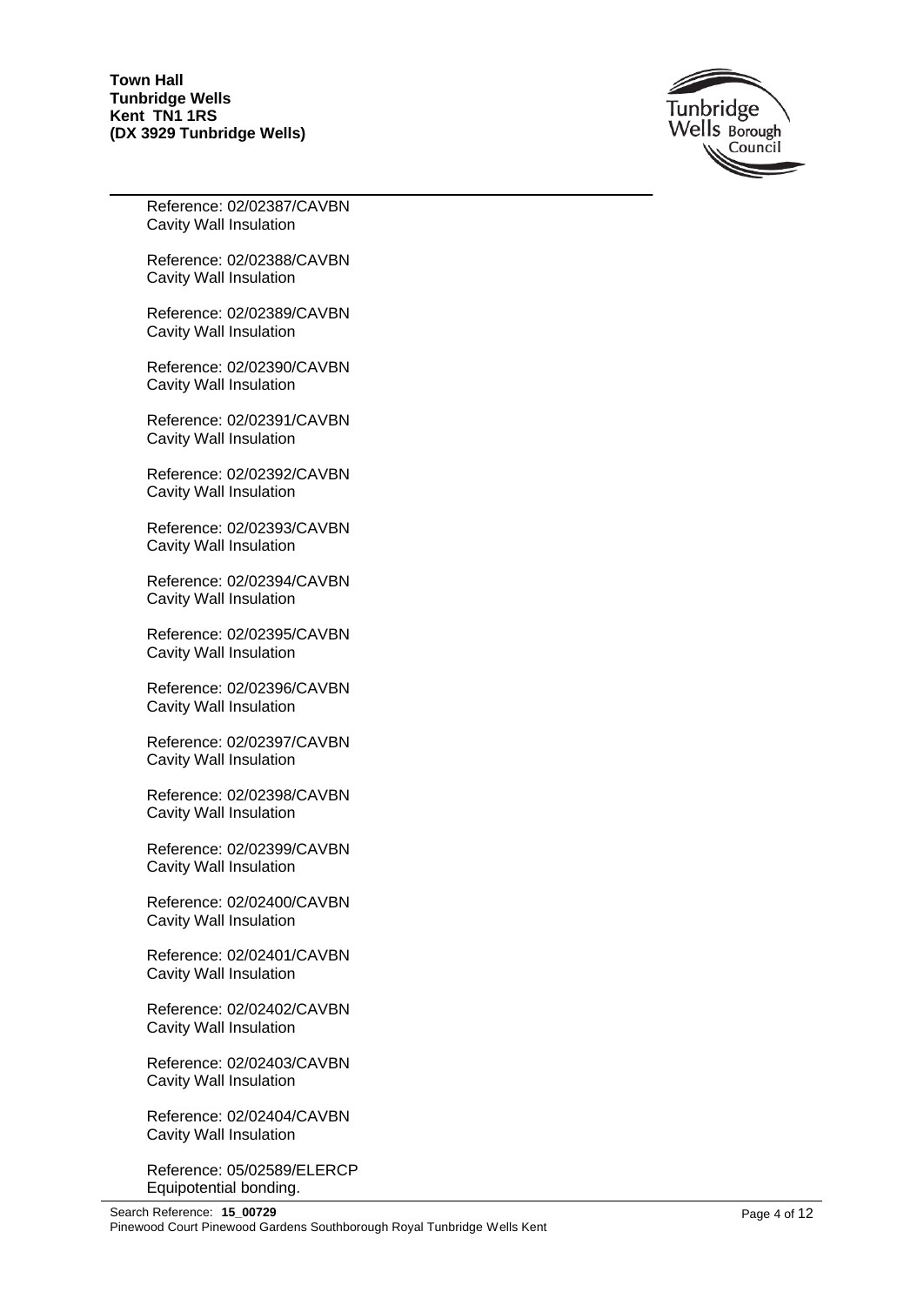

Reference: 05/03687/ELERCP Equipotential bonding,

Reference: 05/04499/ELERCP Equipotential bonding,

Reference: 05/04515/ELERCP Equipotential bonding,

Reference: 05/04606/ELERCP Main supplementary equipotential bonding

Reference: 05/04781/ELERCP Extension to circuit, Equipotential bonding, cooker.

Reference: 05/05345/ELERCP Equipotential bonding, Extension to circuit, cooker.

Reference: 05/05647/ELERCP Electrical Installation - Ref: 443204

Reference: 11/02703/NICEIC Circuit alteration or addition in kitchen/special location

Reference: 11/03336/NICEIC Circuit alteration or addition in kitchen/special location

Copies of building control and planning decisions may be obtained from Planning Services, Tunbridge Wells Borough Council, Town Hall, Royal Tunbridge Wells, Kent, TN1 1RS, (Tel: 01892 526121) (DX 3929 Tunbridge Wells) with the appropriate fee.

*Informative:* (1) The above replies do not cover other properties in the vicinity of the property. (2) As from 1 April 2002 the installation of a replacement window, rooflight or roof window or specified type of glazed door must either have building regulation approval or be carried out and certified by a person who is registered under the Fenestration Self-Assessment Scheme by the Glass and Glazing Federation. The owner or occupier of the property should be asked to produce any such certificate.

#### **1.2. Planning Designations and Proposals**

1.2 What designations of land use for the property or the area, and what specific proposals for the property, are contained in any exisiting or proposed development plan?

-Regional Spatial Strategy (The South East Plan) May 2009.

-Kent Minerals Plan (Chalk Clay/Oil Gas) Adopted December 1997 - includes Oil Gas Exploration. (Saved Policies)

-Kent Mineral Plan (Construction Aggregates) Adopted 1993. (Saved Policies) -Kent Waste Local Plan 1998. (Saved Policies)

Please note the Kent Minerals and Waste Plans are due to be replaced by Kent Minerals and Waste Development Framework (Waste Sites Plan and Minerals Sites Plan) by September 2014

Copies of these documents and future details must be obtained from Kent County Council, Invicta House, County Hall, Maidstone, Kent ME14 1XX.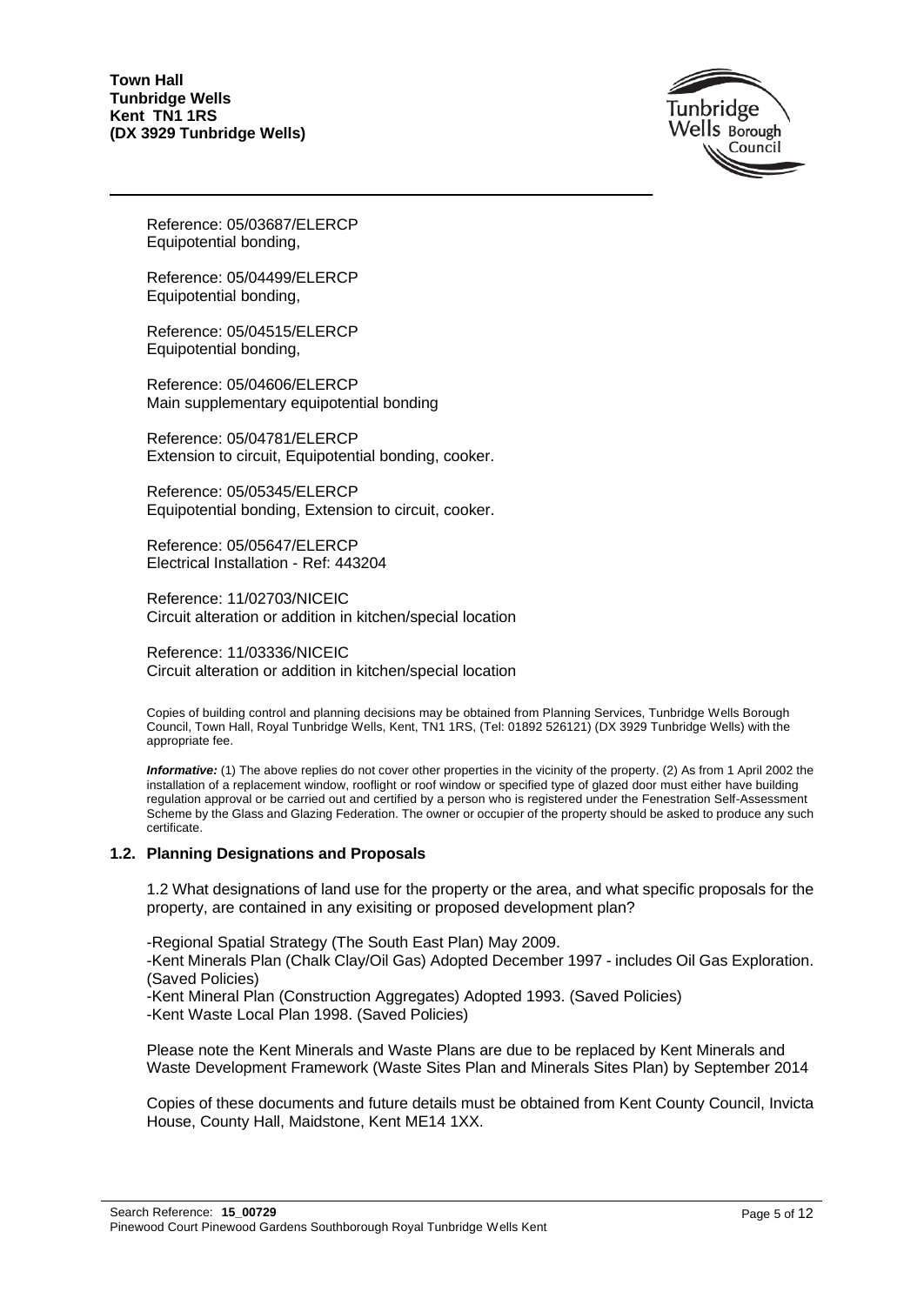

Core Strategy Development Plan Document adopted 17 June 2010

Tunbridge Wells Borough Local Plan March 2006

LBD1 (Inside)

For code descriptions, please see attached sheet.

Copies of the documents containing the detailed policy statements may be obtained from Planning Services, Tunbridge Wells Borough Council, Town Hall, Royal Tunbridge Wells, Kent, TN1 1RS, (Tel: 01892 526121) (DX 3929 Tunbridge Wells).

*Informative:* The above replies include policies or proposals in any existing development plans and in proposed alterations to development plans, but not those in planning guidance notes. 1.1 a - e do not extend back before 1/4/1974. 1.1 f - h do not extend back before 1/10/1996.

#### **2. ROADS**

Which of the roads, footways and footpaths named in the application for this search (via boxes B and C) are:

- 2(a) Highways maintainable at public expense;
- (a) Pinewood Gardens is publicly maintainable highway.

If you require further details on the extent of publicly maintainable highway please contact the Highway Definition Team, Kent County Council Highways & Transportation, Ashford Depot, Javelin Way, Henwood Industrial Estate, Ashford, Kent, TN24 8AD or alternatively email highwaydefinitionsearches@kent.gov.uk. Please include a plan and note they will charge a further fee (normally £84).is publicly maintainable highway.

2(b) Subject to adoption and, supported by a bond or bond waiver;

(b) None

2(c) To be made up by the local authority who will reclaim the cost from the frontagers; or

(c) None

2(d) To be adopted by a local authority without reclaiming the cost from the frontagers?

(d) None

*Informative:* If a road, footpath or footway is not a highway, there may be no right to use it. The Council cannot express an opinion, without seeing the title plan of the property and carrying out an inspection, whether or not any existing or proposed highway directly abuts the boundary of the property.

#### **3. OTHER MATTERS**

#### **3.1. Land required for Public Purposes**

3.1 Land required for Public Purposes

No - as far as this Council is aware.

#### **3.2. Land to be acquired for Road Works**

Is the property included in land to be acquired for road works?

No

#### **3.3 Drainage Agreements and Consents**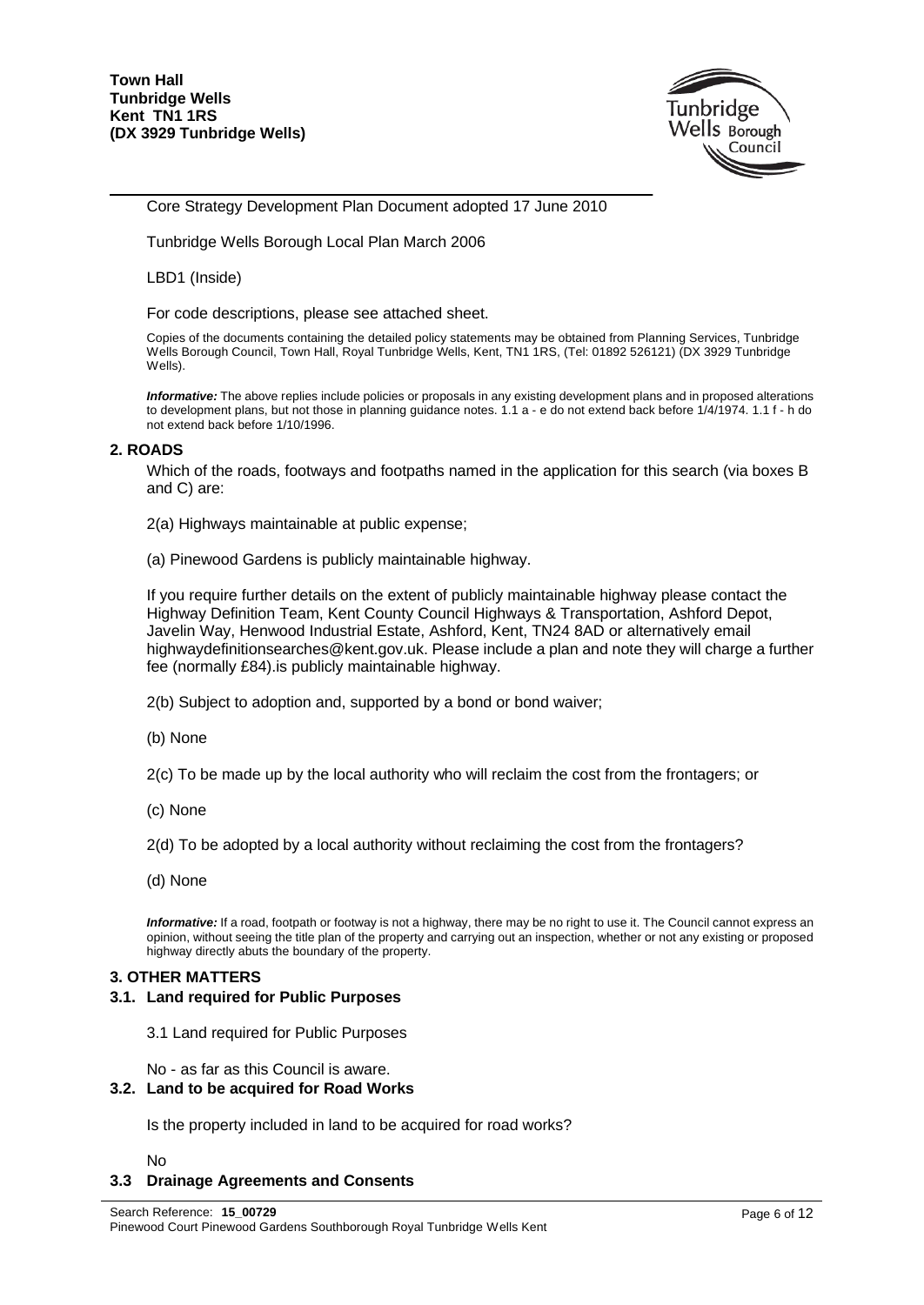

Do either of the following exist in relation to the property?

3.3(a) An agreement to drain buildings in combination into an existing sewer by means of a private sewer; or

(a) Please refer to Part 4 of the Local Land Charges Register where applicable and to the Sewerage Undertaker. Southern Water Services Ltd., Southern House, Capstone Road, Chatham, Kent, ME5 7QA. (DX 400450 Chatham 5) (Tel: 01634 824784)

3.3(b) An agreement or consent for (i) a building, or (ii) extention to a building on the property, to be built over, or in the vicinity of a drain, sewer or disposal main

(b) Please refer to Part 4 of the Local Land Charges Register where applicable and to the Sewerage Undertaker. Southern Water Services Ltd., Southern House, Capstone Road, Chatham, Kent, ME5 7QA. (DX 400450 Chatham 5) (Tel: 01634 824784)

*Informative:* Enquiries about drainage should be made of the local sewerage undertaker.

#### **3.4. Nearby Road Schemes**

Is the property (or will it be) within 200 metres of any of the following:-

3.4(a) The centre line of a new trunk road or special road specified in any order, draft order or scheme;

(a) None

3.4(b) The centre line of a proposed alteration or improvement to an existing road involving construction of a subway, underpass, flyover, footbridge, elevated road or dual carriageway;

(b) None

3.4(c) The outer limits of construction works fora proposed alteration or improvement to an existing road, involving (i) construction of a roundabout (other than a mini roundabout); or (ii) widening by construction of one or more addtional traffic lanes;

(c) None

3.4(d) The outer limits of (i) construction of a new road to be built by a local authority; (ii) an approved alteration or improvement to an existing road involving construction of a subway, underpass, flyover, footbridge, elevated road or dual carriageway; or (iii) construction of a roundabout (other than a mini roundabout) or widening by construction of one or more additional traffic lanes;

(d) None

3.4(e) The centre line of the proposed route of a new road under proposals published for public consultation; or

(e) None

3.4(f) The outer limits of (i) construction of a proposed alteration or improvement to an existing road involving construction of a subway, underpass, flyover, footbridge, elevated road or dual carriageway; or (ii) construction of a roundabout (other than a mini roundabout) or (iii) widening by construction of one or more additional traffic lanes, under proposals published for public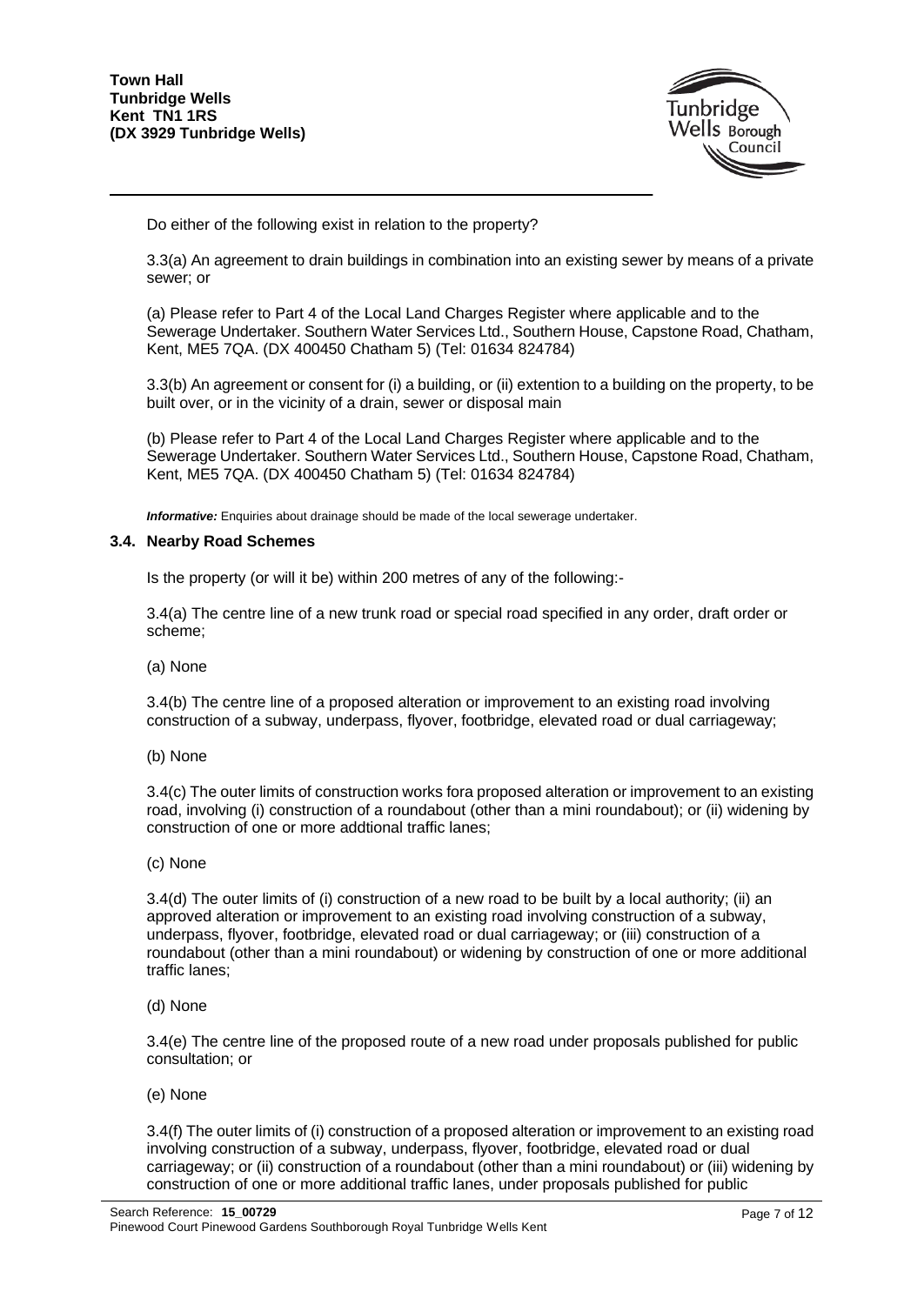

consultation?

(f) None

#### **3.5. Nearby Railway Schemes**

Is the property (or will it be) within 200 metres of the centre line of a proposed railway, tramway, light railway or monorail?

No

#### **3.6 Traffic Schemes**

Has a local authority approved but not yet implemented any of the following for the roads, footways and footpaths (named in Box B) which abut the boundaries of the property-

- 3.6(a) Permanent stopping up or
- (a) None
- 3.6(b) Waiting or loading restrictions;
- (b) None
- 3.6(c) One way driving;
- (c) None
- 3.6(d) Prohibition of driving;
- (d) None
- 3.6(e) Pedestrianisation;
- (e) None
- 3.6(f) Vehicle width or weight restriction;
- (f) None
- 3.6(g) Trafic calming works including road humps;
- (g) None
- 3.6(h) Residents parking controls;
- (h) None
- 3.6(i) Minor road widening or improvement;
- (i) None
- 3.6(j) Pedestrian crossings;
- (j) None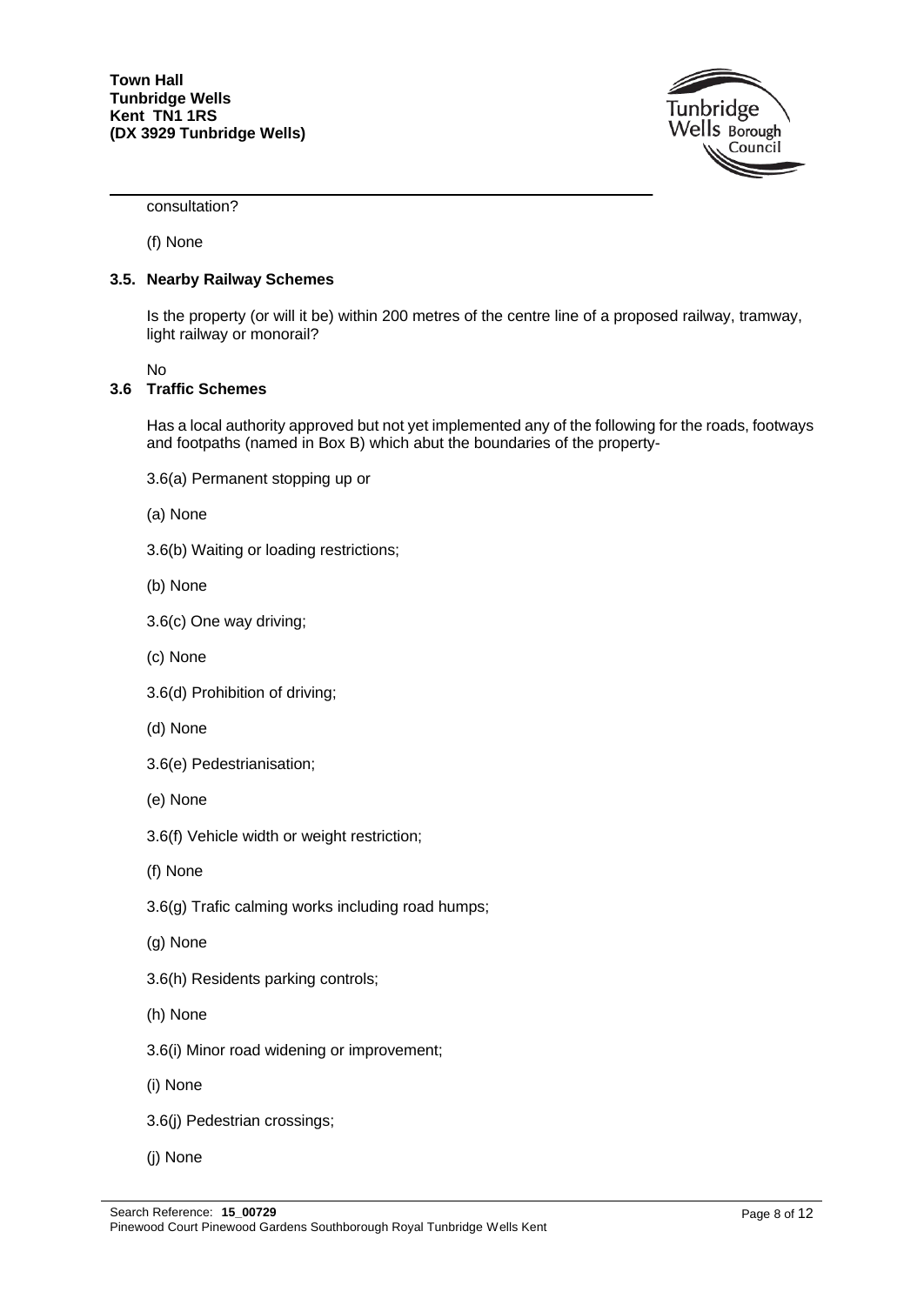

3.6(k) Cycle tracks; or

(k) None

3.6(l) Bridge building?

(l) None

*Informative:* In some circumstances, road closure orders can be obtained by third parties from magistrates courts or can be made by the Secretary of State for Transport, without involving the Council.

#### **3.7. Outstanding Notices**

Do any statutory notices which relate to the following matters subsist in releation to the property other than those revealed in a response to any other enquiry in this schedule:-

- 3.7(a) Building Works
- (a) None known.
- 3.7(b) Environment
- (b) None known.
- 3.7(c) Health and Saftey;
- (c) None known.
- 3.7(d) Housing
- (d) None known.
- 3.7(e) highways; or
- (e) None known.
- 3.7(f) Public health?
- (f) None known.

#### **3.8 Infringement of Building Regulations**

Has a local authority authorised in relation to the property any proceedings for the contravention of any provision contained in Building Regulations?

No

#### **3.9. Notices, Orders, Directions and Proceedings under Planning Acts**

Do any of the following subsist in relation to the property, or has a local authority decided to issue, serve, make or commence any of the following:-

- 3.9(a) An enforcement notice;
- (a) None
- 3.9(b) A stop notice;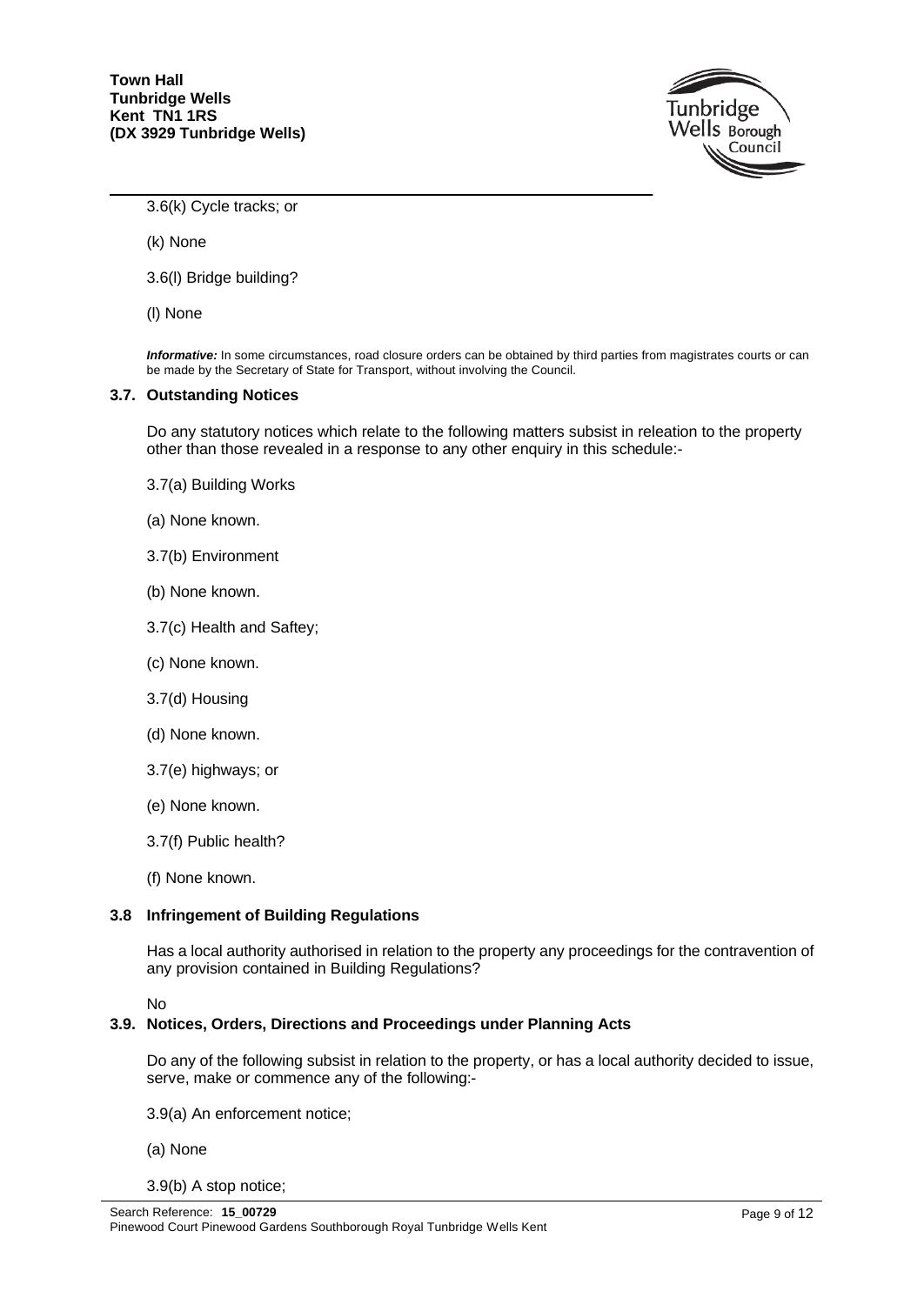

(b) None

- 3.9(c) A listed building enforcement notice;
- (c) None
- 3.9(d) A breach of condition notice;
- (d) None
- 3.9(e) A planning contravention notice;
- (e) None
- 3.9(f) Another notice relating to breach of planning control;
- (f) None
- 3.9(g) A listed building repairs notice;
- (g) None

3.9(h) In the case of a listed building deliberately allowed to fall into disrepair, a compulsory purchase order with a direction for minimum compensation;

- (h) None
- 3.9(i) A building preservation notice;
- (i) None
- 3.9(j) A direction restricting permitted development;
- (j) None
- 3.9(k) An order revoking or modifying planning permission;
- (k) None
- 3.9(l) An order requiring discontinuance of use or alteration or removal of building or works;
- (l) None
- 3.9(m) A tree preservation order; or
- (m) None
- 3.9(n) Proceedings to enforce a planning agreement or planning contribution;
- (n) None

#### **3.10. Conservation Area**

Do the following apply in relation to the property;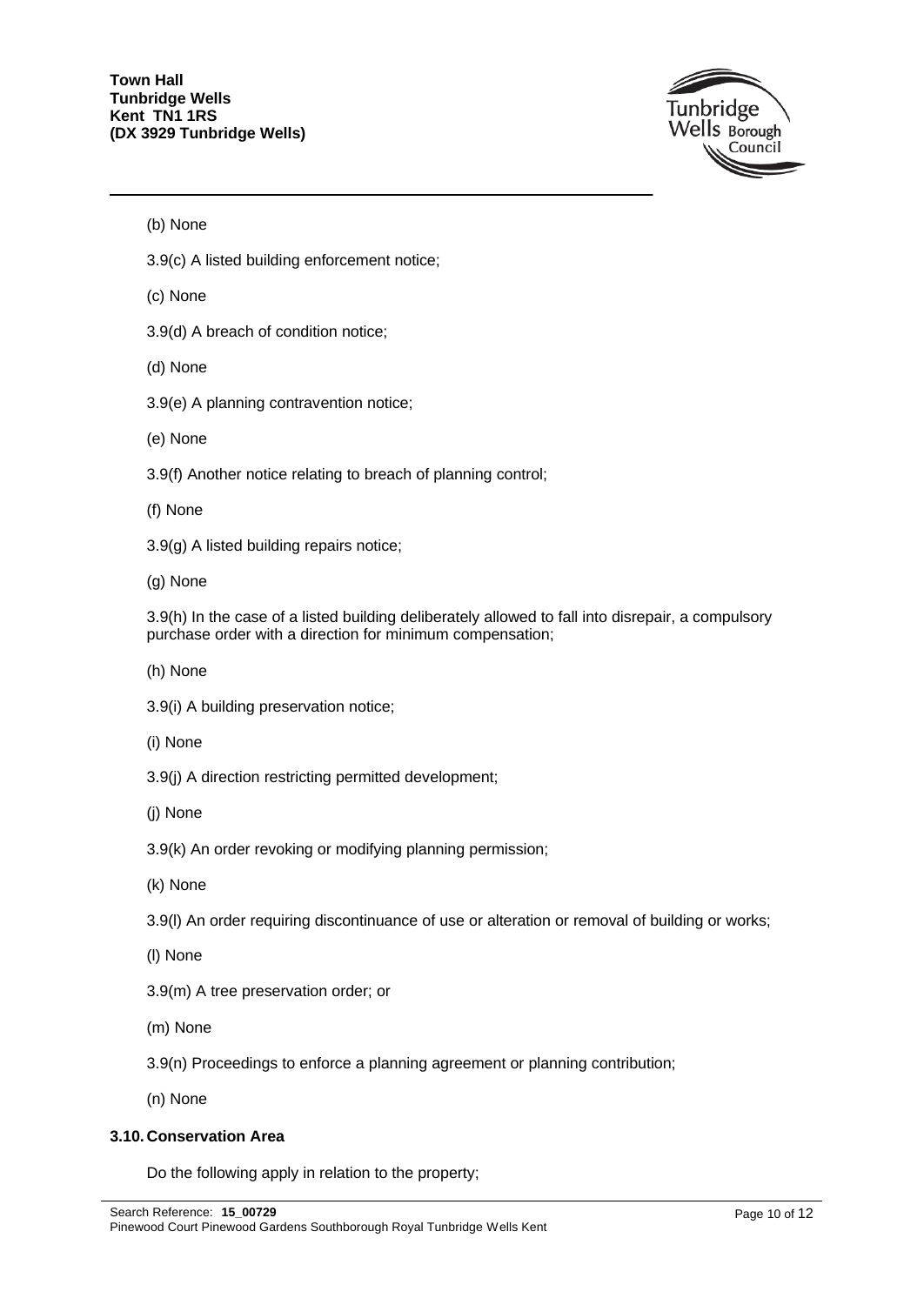

3.10(a) The making of the area a Conservation Area before 31 August 1974; or

(a) No

3.10(b) An unimplemented resolution to designate the area a Conservation Area?

(b) No

#### **3.11. Compulsory Purchase**

Has any enforceable order or decision been made to compulsorily purchase or acquire the property?

No

#### **3.12. Contaminated Land**

Do any of the following apply (including any relating to land adjacent to or adjoining the property which has been identified as contaminated land because it is in such a condition that harm or pollution of controlled waters might be caused on the property);

3.12(a) A contaminated land notice;

(a) In relation to this property there are no entries listed in the register maintained under S.78R(1) of the Environmental Protection Act 1990. A negative answer for the property or any adjoining or adjacent land, does not guarantee freedom from contamination or from risk of harm.

3.12(b) In relation to a register maintained under section 78R of the Environmental Protection Act 1990 (i) a decision to make an entry; or (ii) an entry; or

(b) No

3.12(c) consultation with the owner or occupier of the property conducted under section 78G(3) of the Environmental Protection Act 1990 before the service of a remediation notice.

#### (c) No

*Informative:* It should be noted that T.W.B.C. is in the initial stages of commencing work in relation to the contaminated land duty as set down by legislation and as yet no review of any "contaminated land" as defined within part 11A of the Environmental Protection Act 1990 has been undertaken (4.4.00). A negative reply does not imply that the property or any adjoining or adjacent land is free from contamination or from the risk of it. Enquiries may not disclose steps taken by another council in whose area adjoining or adjacent land is situated.

#### **3.13. Radon Gas**

Do records indicate that the property is in a 'Radon Affected Area' as identified by the Health Protection Agency?

No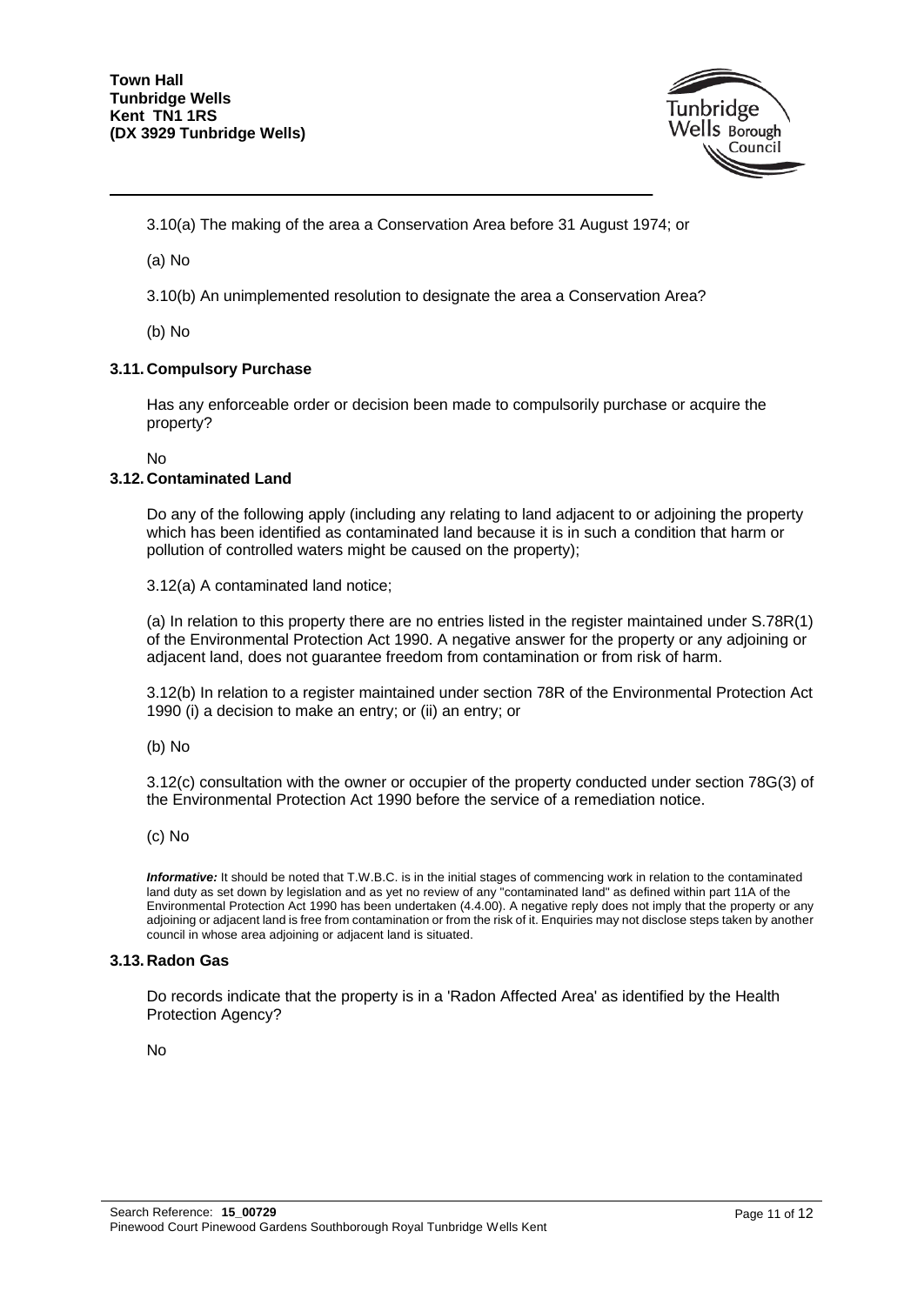

# **Optional Enquiries**

### **PUBLIC PATHS OR BYWAYS**

#### **5.1.** No

*Informative:* The definitive map does not show every public footpath or byway, i.e. claimed rights of way.

#### **5.2.** Not Applicable

#### **REGISTERED COMMON LAND AND TOWN OR VILLAGE GREEN**

#### **22.1.** No

22.2. The Register is held at the offices of Kent County Council, Countryside Access Service, 2nd Floor, Invicta House, County Hall, Maidstone, Kent, ME14 1XX. Tel: 01622 221533, Email: landsearches@kent.gov.uk. If you wish to Inspect the register we recommend that you telephone in advance for an appointment. If the property, or any land abutting the property, is registered you may wish to obtain a copy of the full register entries relating to the land and a copy of the definitive register map (which are mostly to a scale of 1:10,560 (ie 6" to a mile). Please note that the register map will not necessarily be based on the current OS Sheet).

Signed:

James Freeman, Proper Officer on behalf of Tunbridge Wells Borough Council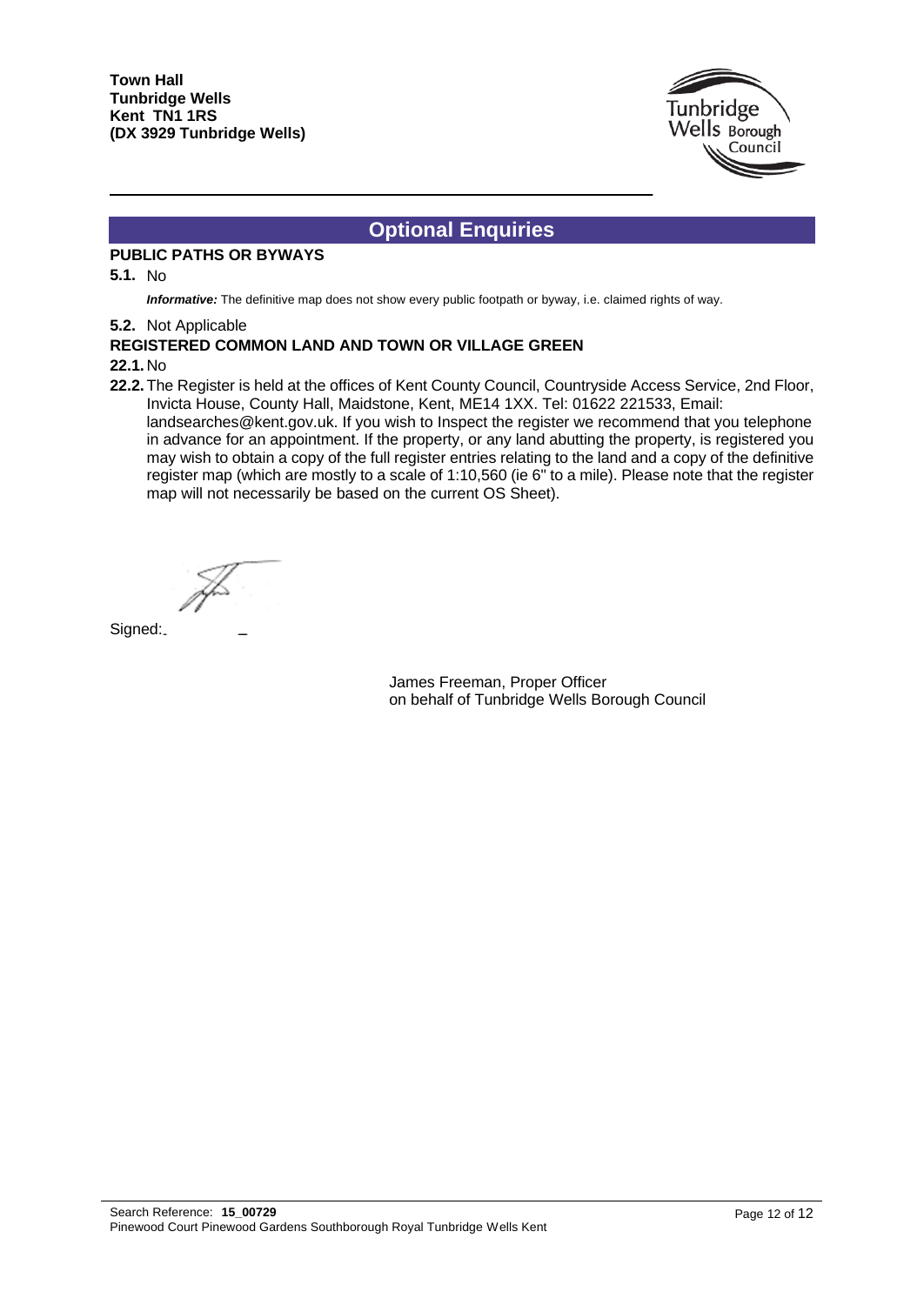

| <b>Search Reference:</b>                                                                                                                 | 15 00729                                                                                   | <b>Tunbridge Wells</b><br>OROUGH COUNCIL                                    |
|------------------------------------------------------------------------------------------------------------------------------------------|--------------------------------------------------------------------------------------------|-----------------------------------------------------------------------------|
| <b>Property Address:</b>                                                                                                                 | <b>Pinewood Court</b><br>Pinewood Gardens<br>Southborough<br>Royal Tunbridge Wells<br>Kent | www.tunbridgewells.gov.uk<br>Town Hall, Royal Tunbridge Wells, Kent TN1 1RS |
| Date:                                                                                                                                    | 31-Mar-2015                                                                                | Scale:<br>1:1250                                                            |
| Dennedicted form Onderser Oimini metrded idde the nemetrden of Onderser Oimini on hebelf of the Organolles of Health Metrdedic Otottenen |                                                                                            |                                                                             |

Reproduced from Ordnance Survey material with the permission of Ordnance Survey on behalf of the Controller of Her Majesty's Stationery Office © Crown copyright. Unauthorised reproduction infringes Crown copyright and may lead to prosecution or civil proceedings. 100024298, 2007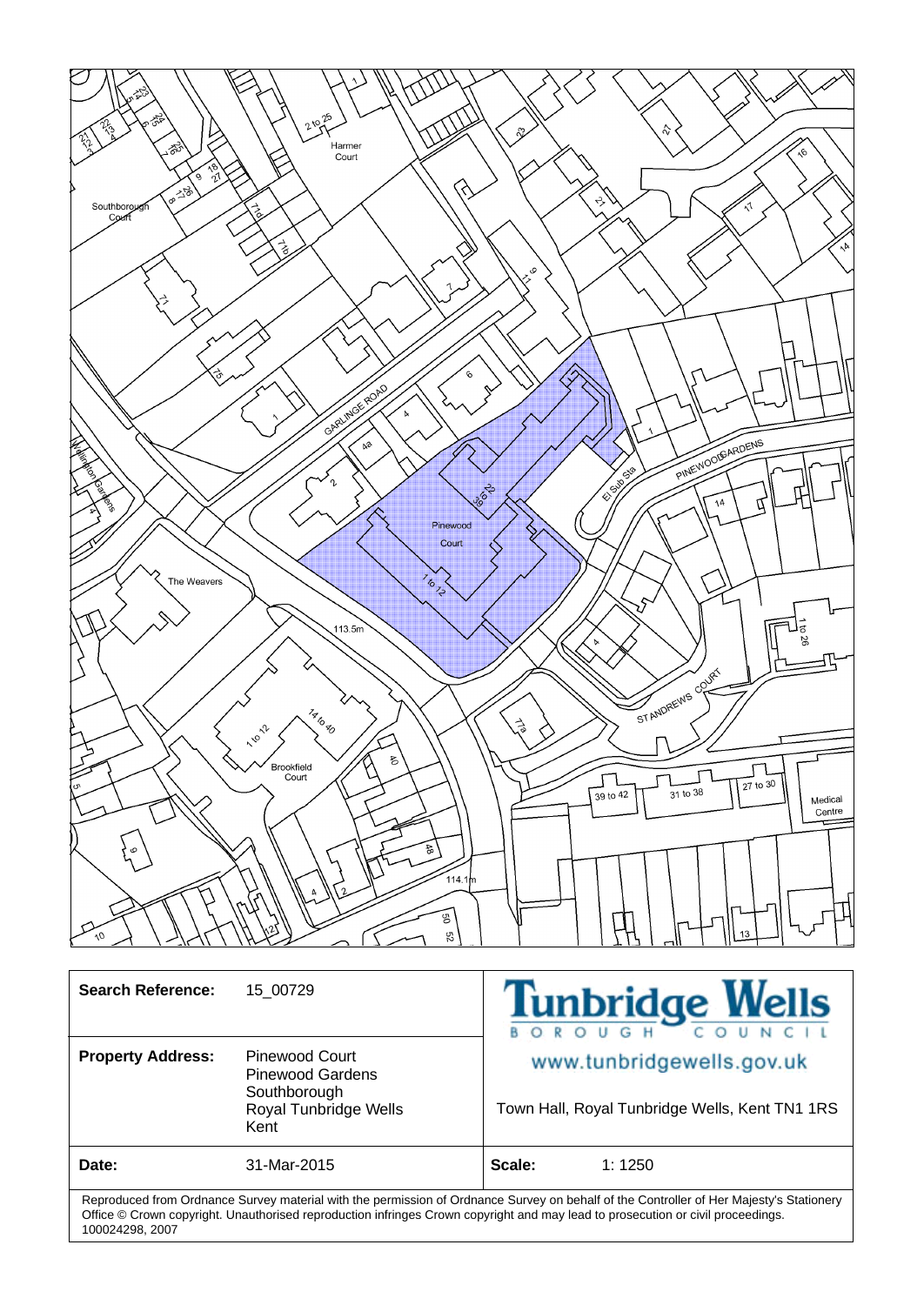#### **Tunbridge Wells Borough Local Plan – March 2006 Green Belt, Rural Fringe and Limits to Built Development**

MGB1 – Metropolitan Green Belt

- MGB2 Major Developed Sites in Green Belt
- RF1 Sites designated as Rural Fringe.
- RF2 Rural Fringe Policy
- LBD1 Development outside the Limits to Built Development

#### **Environment**

- EN1 Development Control criteria
- EN4 Demolition in Conservation Areas
- EN5 Development within or affecting the character of, a Conservation Area
- EN6 Shop fronts
- EN8 Outdoor Lighting
- EN10 Archaeological Sites
- EN11 Historic Parks and Gardens
- EN13 Tree and Woodland Protection
- EN15 Statutory Local Nature Reserves and other non-statutory Nature Conservation Sites
- EN16 Protection of groundwater and other watercourses
- EN18 Flood risk
- EN20 Telecommunications
- EN21 Areas of Important Open Space
- EN22 Areas of Landscape Importance
- EN23 Important Landscape Approaches
- EN24 Arcadian Areas
- EN25 Development control criteria for all development proposals affecting the rural landscape
- Core Strategy Policy 4 (Formally EN26 High Weald Area of Outstanding Natural Beauty)
- Core Strategy Policy 4 (Formally EN27 Special Landscape Areas

#### **Town, Neighbourhood and Village Centres (incorporating Reta il Development)**

CR1 – Location of large-scale (500 sq metres or greater gross floorspace) A1, A2, A3, A4, A5, B1, C1, D1 and D2 Uses within defined Primary Shopping Areas

CR2 – Location of large-scale (500 sq metres or greater floorspace) and extensions of 200 square metres or more floorspace A1, A2, A3, A4, A5, B1, C1, D1 and D2 Uses outside defined Primary Shopping Areas

CR3 – Location of proposals for small-scale (less than 500 sq metres gross floorspace) A1, A2, A3, A4, A5, B1, C1, D1 and D2 Uses within defined Primary Shopping Areas Neighbourhood Centres and Village Centres

- CR4 Allocations for town centre uses in Royal Tunbridge Wells
- CR5 Royal Tunbridge Wells Primary Shopping Area
- CR6 Allocation for supermarket and mixed uses at Central Southborough
- CR7 Southborough Primary Shopping Area
- CR8 Paddock Wood allocation for A1, C and D1 uses
- CR9 Paddock Wood Primary Shopping Area
- CR10 Cranbrook allocation for A1, B1 and C Uses
- CR11 Cranbrook Primary Shopping Area
- CR12 Hawkhurst Primary Shopping Area
- CR13 Retention of community facilities in neighbourhood centres or villages
- CP7 Tunbridge Wells Town Centre

#### **Housing**

- H1 Retention of the existing stock
- H2 Small and intermediate sized dwellings
- Core Strategy Policy 6 (Formally H3 Affordable Housing within Development Schemes)
- H4 Gypsy Sites
- H5 Residential development within Limits to Built Development
- H6 Allocations for residential development on previously-developed sites
- H7 Housing Allocation at the Kent and Sussex Hospital Site
- H8 Affordable housing outside the Limits to Built Development
- H9 Key workers' dwellings in association with Rural Employment
- H10 Replacement dwellings outside the Limits to Built Development
- H11 Extensions to dwellings outside the Limits to Built Development
- H13 Conversion of rural buildings to residential use outside the Limits to Built Development